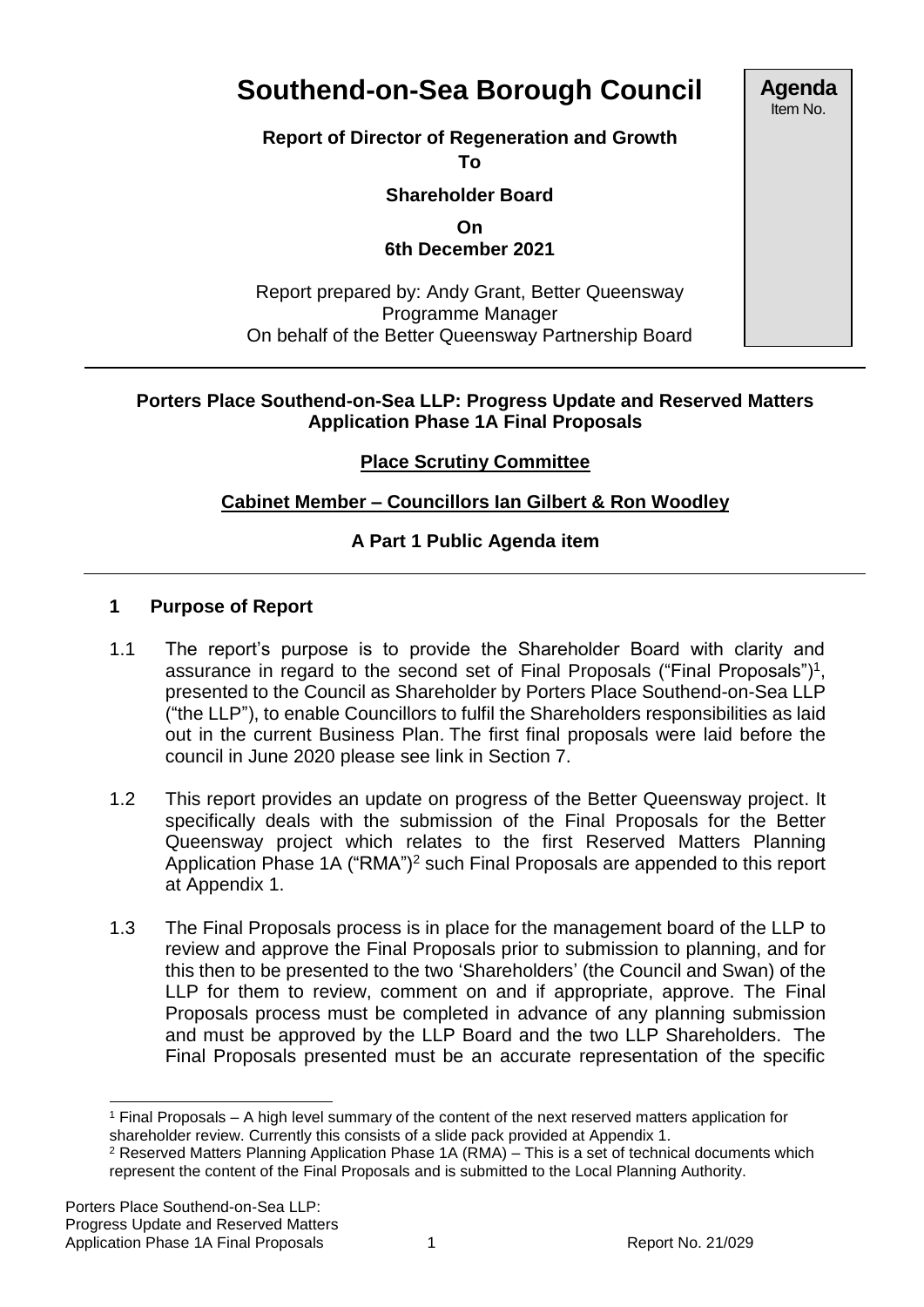planning submission to be made, but can be presented in summary form, for ease of understanding.

- 1.4 This report seeks to approve a request from the LLP to extend the budget period to enable the LLP to continue operation until the new budget and revised Business Plan are signed off early next year.
- 1.5 This report updates progress on delegations carried out this calendar year.

## **2 Recommendations**

- **2.1 To review the Final Proposals (Phase 1A Reserved Matters Application) submitted by the LLP, and to approve them subject to the submission of a budget and viability assessment, which will accompany the revised Business Plan and budget for approval by the Council as Shareholder by March 2022.**
- **2.2 To note the LLP Quarterly update at Appendix 2.**
- **2.3 That approval is given for the LLP to extend its budget period as detailed in section 3.2.**
- **2.4 That the delegations exercised this calendar year, as set out in section 3.3 are noted.**

## **3 Background**

# **3.1 Final Proposals Background**

- 3.1.1 The Better Queensway Regeneration Project ("the Project") is a Southend 2050 roadmap project which contributes across all the themes and outcomes as set out in section 6.1.
- 3.1.2 Within the current Business Plan (approved by Cabinet 2<sup>nd</sup> December 2020 Minute 600 and 603) there is a provision (section 1.2.1 - Approval structure) which states *"Each phase will require a reserved matters planning application to be submitted by the LLP to the LPA. Prior to the reserved matters planning application, a set of "Final Proposals" covering the outputs of the proposed planning application will be approved by the LLP Board and reviewed by each member* [Shareholder] *prior to the planning submission to ensure compliance with the minimum requirements and scheme objectives.*"
- 3.1.3 The role of the Shareholder Board in reviewing the Final Proposals is to represent the Council's interests as Shareholder of the LLP, which includes its interests as body corporate. To do this Shareholders need assurance that what is being submitted to planning is still in line with the Council's aspirations and objectives originally set out during procurement.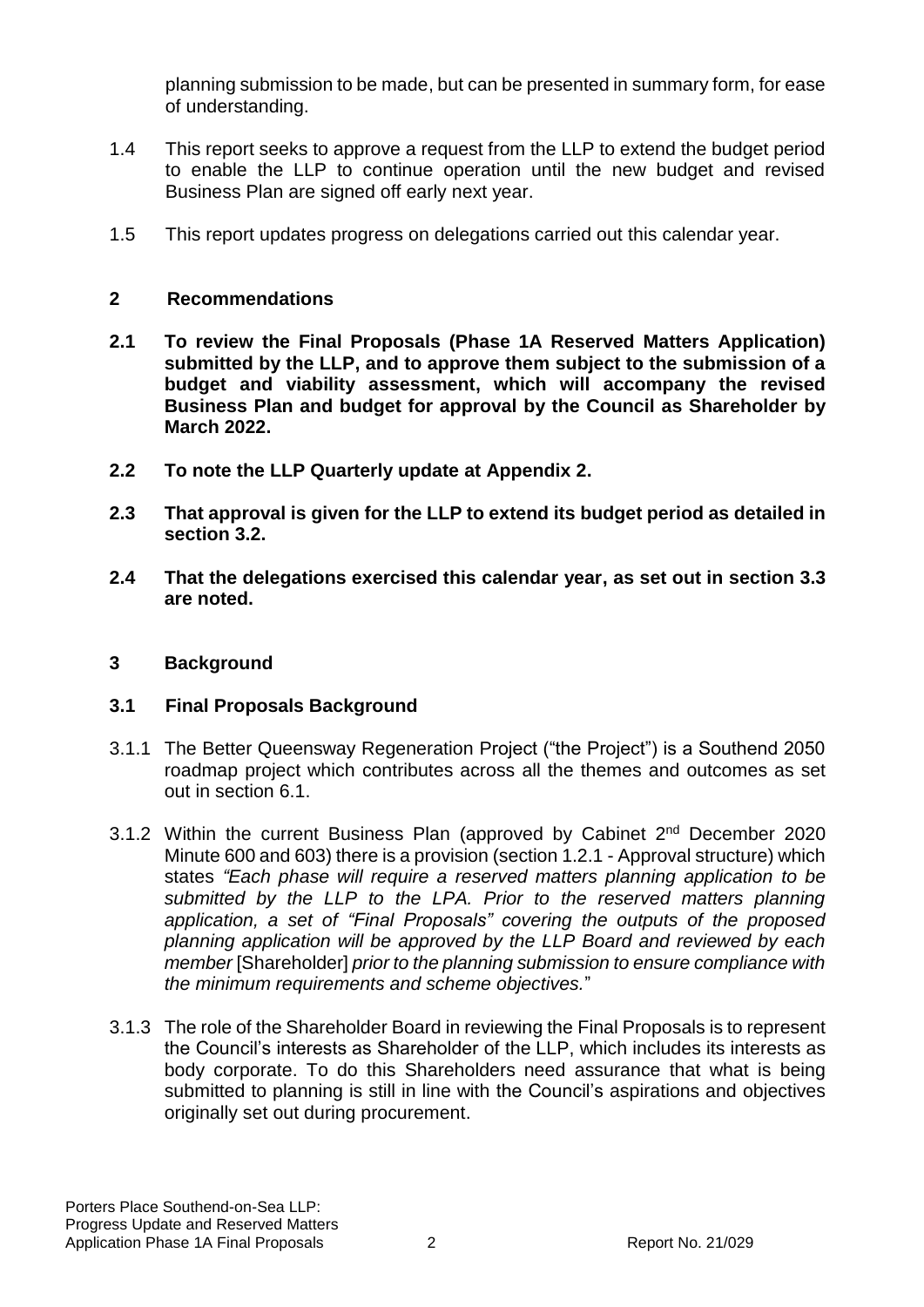- 3.1.4 The purpose of the Shareholder review of this set of Final Proposals is to ensure that the LLP and the Council's objectives are continuing to be met through the scheme, and that the Council is content, as a Shareholder of the LLP, with the scheme being submitted to planning. Therefore, this report will focus on the development of the scheme since it was last presented as a set of Final Proposals (June 2020), which was the hybrid planning application containing details of the whole scheme, in outline, and the road in detail. Agreeing the Final Proposals as presented in this report will allow the LLP to submit its RMA to the Local Planning Authority (LPA) in December 2021 and progress with delivering the Project.
- 3.1.5 It is also important to remind Councillors that the role of the Council as LLP Shareholder is distinct and separate to the Council's functions as the LPA acting through its Development Control Committee (DCC).
- 3.1.6 The Council, as landowner, can submit a planning application in respect of the land that it owns for DCC to consider. In this case the LLP, of which the Council is a 50% partner, will submit the RMA, therefore the Council will have an interest in this application. The Council's constitution recognises this and there are rules concerning predetermination and bias, and the process will be kept under review. The Councillors that sit on DCC will be advised about predetermination and retaining an open mind with regard to the final officer report that sets out the relevant policies and material considerations in relation to the RMA which DCC should consider. Therefore, it follows that, whilst it may be the case that the Final Proposals are approved by the Council as landowner, the RMA may or may not be recommended for approval by planning officers, albeit the LLP will work with the Council in its role as LPA, to try and resolve any issues so arising or, alternatively, Councillors who sit on DCC may not agree with the planning officer's recommendation.

# **3.2 Background information on extending the LLP Budget**

- 3.2.1 Following a formal resolution by the LLP Board, we are expecting to receive a request from the LLP to extend the current budget period from 31<sup>st</sup> December 2021 to the new date of 31st March 2022.
- 3.2.2 This extension is to allow the current work activities as detailed in the current Business Plan to continue, making use of the current authorised budget sum while the revised Business Plan is being finalised in anticipation of presentation to the Council and Swan as Shareholders for sign off by March 2022.
- 3.2.3 For the avoidance of doubt this is not a request for any additional Council funds as the current LLP budget still has approximately 50% of its previously approved budget available, and therefore is an extension of time only.

# **3.3 Background Information on Using Delegations**

3.3.1 Taking on board recent Council discussions and the recommendations of the recent audit report of the investigation of the procurement this report advises members of three delegations which were exercised during 2021.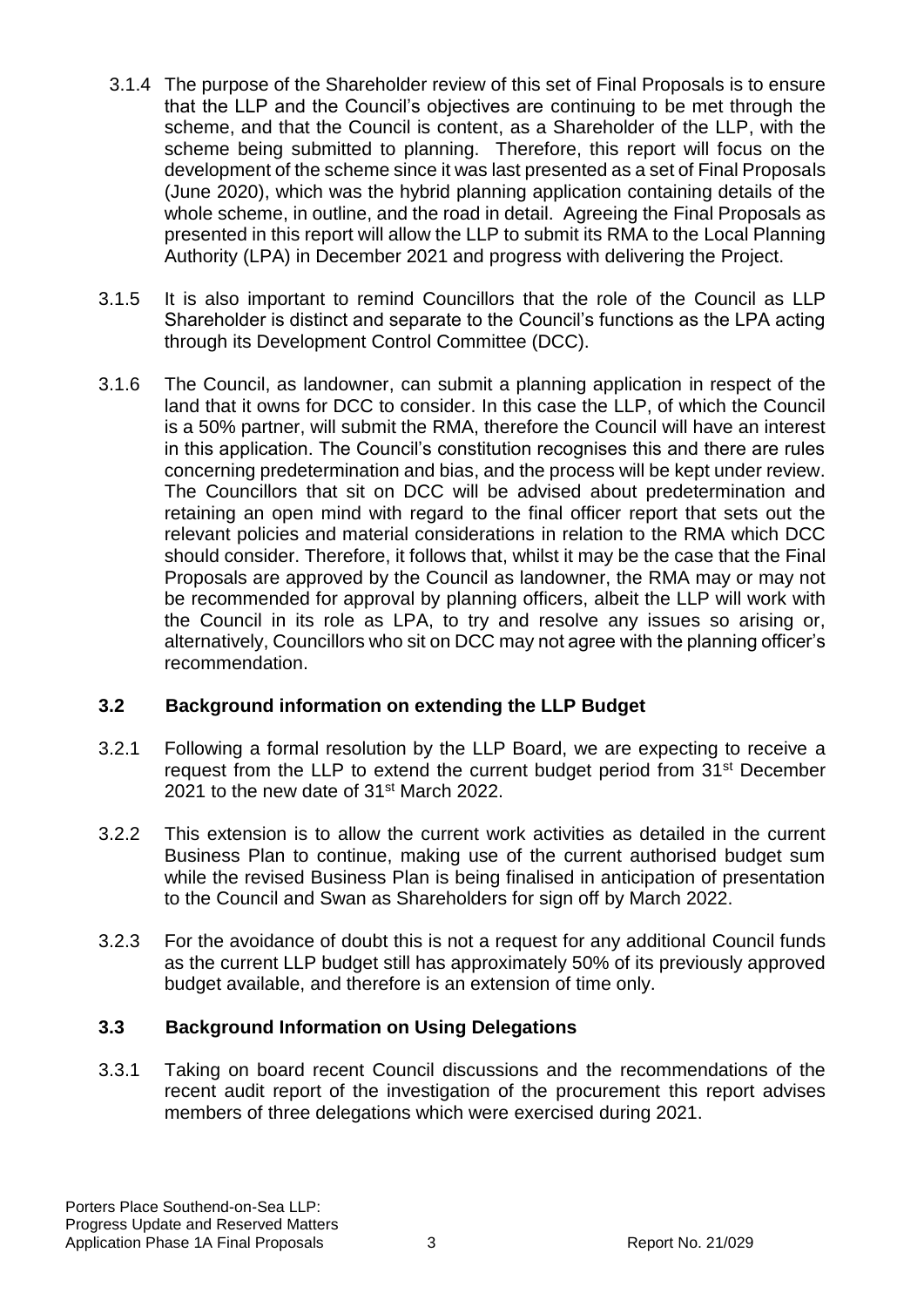- 3.3.2 These three delegations were exercised to enable the Project to continue to run and deliver against the various workstreams, particularly the Finance & Housing Infrastructure Fund (HIF) workstreams These three delegations (section 3.3.4 details), were exercised in accordance with the authority delegated, in the appointment of the Joint Venture Partner Cabinet Report of the 12<sup>th</sup> February 2019, (minute 699 and recommendation 2.4) and the last two bullet points refer (in bold, below) specifically to these;
- 3.3.3 *That authority is delegated to the Chief Executive in consultation with the Leader to;*

*a) Negotiate the final details of, and then enter into, the following agreements;* 

- *LLP Partnership agreement;*
- *Land agreement;*
- *Compulsory Purchase order (CPO) indemnity agreement;*
- *Development and purchase agreement;*
- *Such further agreements that the Council are party to which are required to enable the delivery of the Project;*
- *Any ancillary agreements or documents necessary to give effect to the constitution, implementation and functioning of the LLP in accordance with this report and its appendices;*
- 3.3.4 These have materialised into the following agreements and documentation;
	- A. LLP Management accounts 2019 2020:
		- This delegation was used in this instance, due to time constraints which were as a result of COVID-19.
	- B. Housing Infrastructure Fund (HIF) Back to Back agreement:
		- This delegation was used in this instance, to enable the Back to Back agreement with the LLP on the HIF grant to comply with pre-draw down conditions within the grant.
	- C. Granting Power of Attorney to LLP Board Members:
		- This delegation was used in this instance, to authorise LLP board Members to sign in the appropriate capacity required for Deeds.

# **3.4 Progress Update**

- 3.4.1 This is a complex regeneration project which will be delivered in phases. Subsequent to the last Final Proposals being approved by the Shareholders (The Council and Swan) in June 2020 the LLP submitted the hybrid planning application to the LPA and planning permission was granted pursuant to that application in September 2021. As well as the detailed parameter plans, a design code and an illustrative masterplan this submission was supported by a full viability appraisal that demonstrated the scheme was viable in line with the viability test contained within the contractual suite of documents.
- 3.4.2 The set of documents constituting Final Proposals (Stage 1, Phase 1A Reserved matters application) in relation to the forthcoming RMA has now been submitted to the Council by the LLP for review following approval by the Porters Place Southend-on-Sea LLP management board on 14<sup>th</sup> October 2021.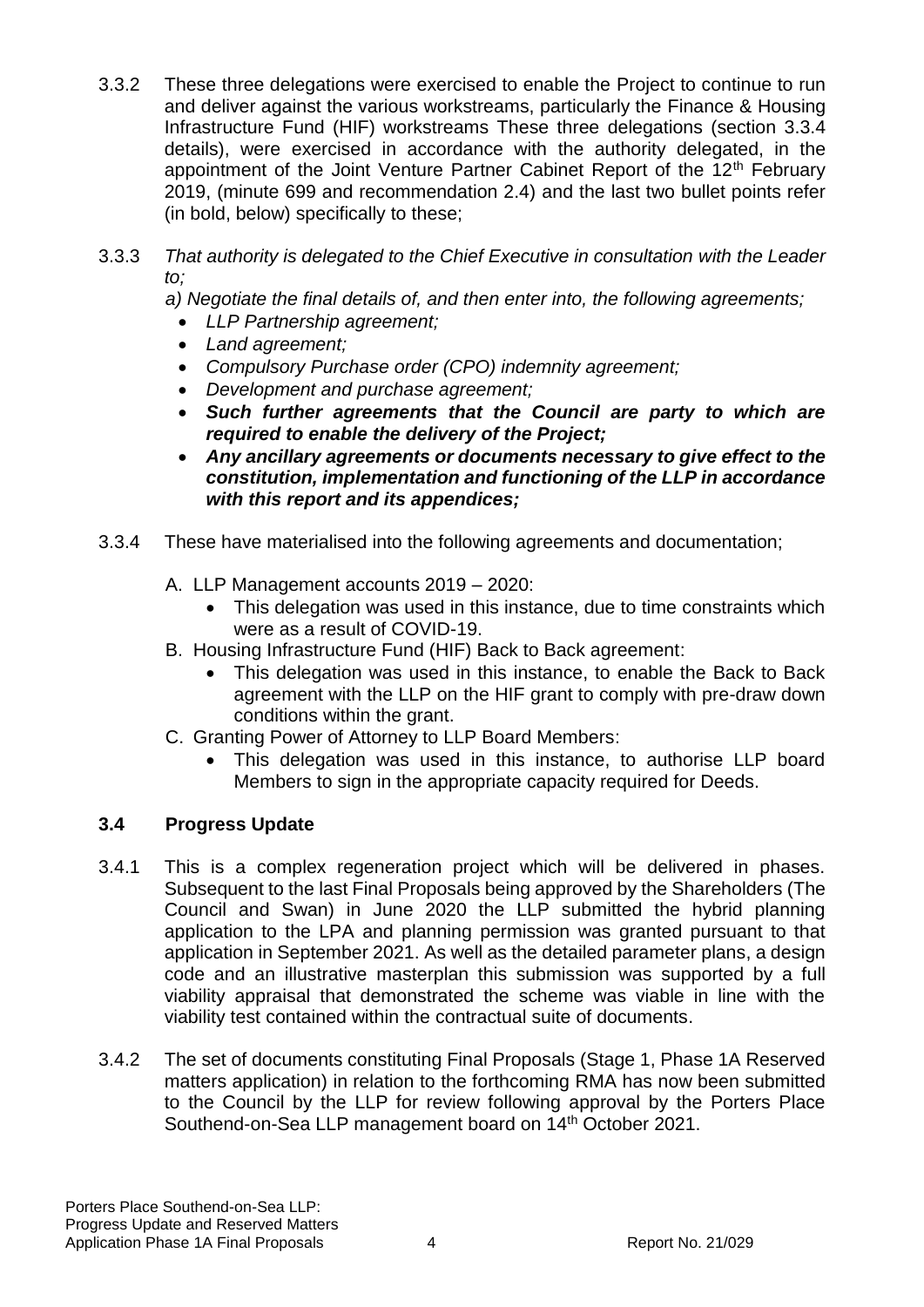- 3.4.3 These Final Proposals are the natural progression of the design stages of this complex regeneration scheme. Following the consent granted for the hybrid application, each phase of the scheme requires its own RMA for approval of reserved matters before that phase can proceed.
- 3.4.4 In order to grant approval of the RMA the LPA will cross reference that each part of the design is compliant with the Design Code and Parameter Plans. If there are any variances to the previously approved outline these will be identified by the LPA. This is a technical process and can only be carried out once the actual planning documents have been submitted. If variances are identified that are deemed adverse to the objectives, the LLP are under an obligation to seek approval from each Shareholder. In the case of the Council this would be via the Shareholder Board with recommendations sent to Cabinet.
- 3.4.5 Council officers have been appropriately involved with the LLP team throughout the iteration of the design in reviewing that it is in line with the previously submitted Hybrid application and consistent with the Objectives and Business Plan.
- 3.4.6 A Housing Needs survey was carried out in December 2020 by South Essex Homes, on behalf of the LLP. The data was then shared under a new data sharing agreement with the LLP and Swan. This information has been reviewed and verified by all three parties (The Council, LLP, and Swan) and this is being used to inform the Housing mix requirements for this RMA.
- 3.4.7 The LLP update (Appendix 2) captures some of the significant work undertaken by the LLP, the Council and Swan across all workstreams to reach this submission.
- 3.4.8 Councillors are reminded that the update report has not been prepared by the Council and is a report of the LLP which also serves to provide an update to the Council and Swan as Shareholders. A representative of the LLP will attend Shareholder Board to answer any questions.

## **3.5 Final Proposals**

- 3.5.1 Final Proposals (Stage 1, Phase 1A Reserved matters application) are presented to the LLP Shareholders in the form of a slide deck (see Appendix 1) to confirm in narrative and in pictorial form how they relate back to the Outline Planning Consent granted in September 2021. The Final Proposals for Phase 1A have been approved by the LLP Board and have been agreed by Swan as the other Shareholder and will be supported by the usual suite of planning documents when submitted to the LPA.
- 3.5.2 This report also seeks to give assurance that the Final Proposals and therefore RMA submission are in line with the current Business Plan and Project Objectives.
- 3.5.3 This report contains a statement (at Section 3.6.1) from Barton Wilmore (the LLP's planning consultant) which states that everything that will be submitted to the LPA is in line with the Design Code and the Parameter Plans.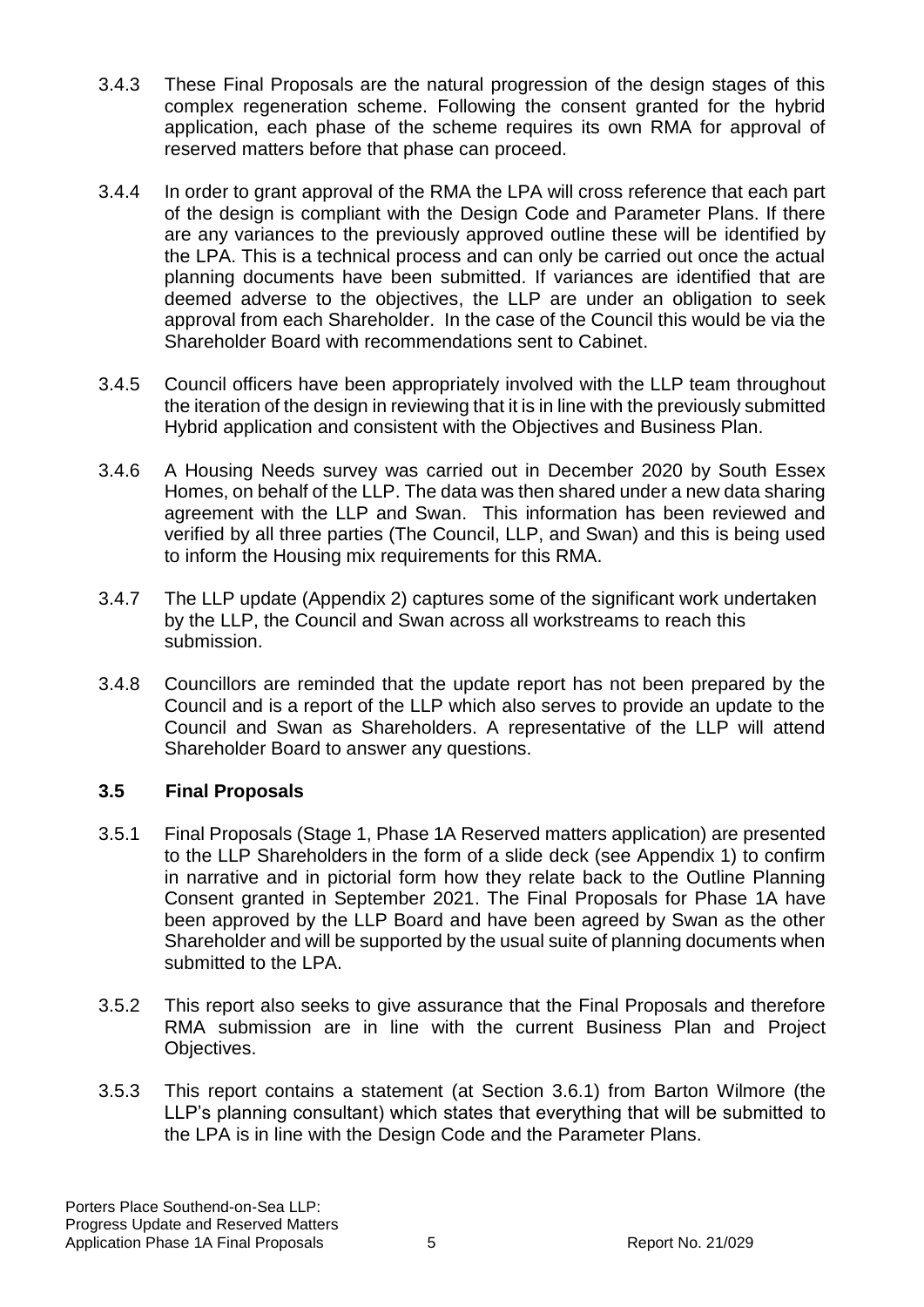- 3.5.4 Subject to these Final Proposals being agreed by both the Council and Swan, the LLP is intending to submit the RMA in December 2021 which will cover the detailed proposals for Phase 1A of the programme (Essex Street car park and nearby surrounds) and predominantly consists of housing and public realm uses.
- 3.5.5 The Council's specialist advisors have reviewed the submission of Final Proposals by the LLP. Please see assurance at section 3.6.8 & 3.7 for these comments.
- 3.5.6 Phase 1A will consist of the following:

The accommodation and unit mix to be delivered at blocks C, D and G of Phase 1A will provide 218 homes (detailed breakdown in slide 5 of appendix 1). The exact unit mix of units for this phase is fixed via the submission of the RMA, this is demonstrated below:

| <b>Unit Mix</b> |       |       |       |       |
|-----------------|-------|-------|-------|-------|
|                 | 1 Bed | 2 Bed | 3 Bed | Total |
|                 | 64    | 26    |       | 98    |
|                 | 36    | 26    |       | 69    |
| G               | 29    | 10    | 12    | 51    |
| <b>Total</b>    | 129   | 62    | 27    | 218   |

- 3.5.7 The exact massing of this phase is also fixed via the submission of the RMA and is demonstrated in Appendix 1 Final Proposals drawings and images on slide 2.
- 3.5.8 Once the blocks are built, they will enable the decant of the residents of the first tower, Quantock.
- 3.5.9 The Community Concierge office and Café are all located in Block G, adjacent to the park and at the heart of the development which is why these elements are being built at the beginning of the Project. It is important that these community amenities are established early to give access to services and thus help enhance the community aspect of this major regeneration project.
- 3.5.10 The new Porters Park will provide outdoor play, recreational spaces and exercise facilities for residents on site and the wider community to enjoy.

#### **3.6 Assurance**

#### **3.6.1 Design Proposals:**

The LLP's Planning Consultant Barton Wilmore has offered the following assurance around the compliance of the Phase 1A proposals with the design code and parameter plans;

*"As discussed, I have liaised with DRMM and LDA. I have also reviewed the plans provided.*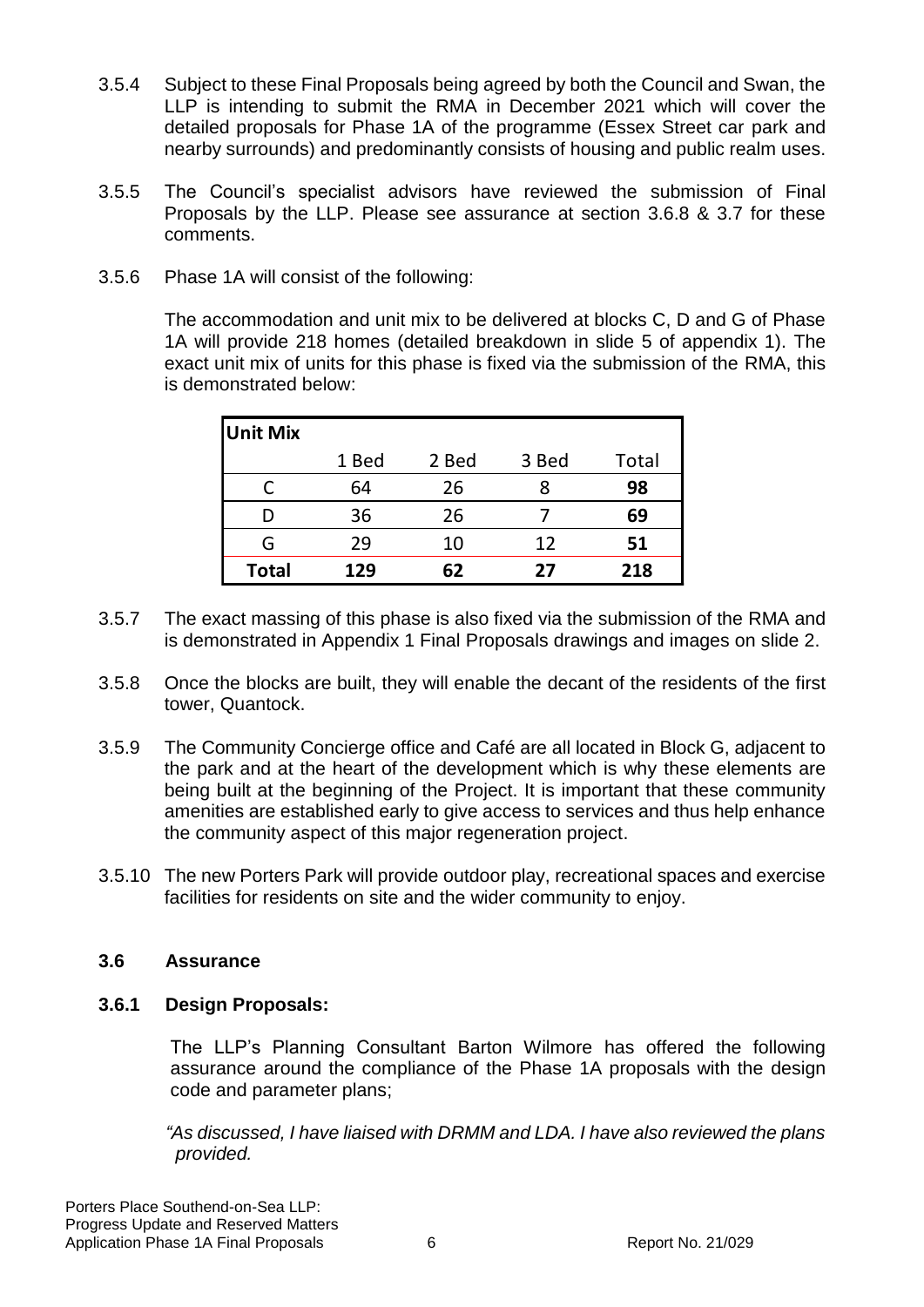*I would stress that the Phase 1A proposals are 100% within the red line boundary of the outline application, and 100% within the Parameter Plans. The Uses proposed (residential and commercial uses) are wholly compliant with the Land Use Parameter Plan and the Massing is wholly compliant with the Building Heights Parameter Plan. The proposals are also 100% compliant with the description of development and compliant with the requirements of the Section 106 Agreement. The extent of Porters' Park meets the minimum space required by the Parameter Plans and the Conditions. As such the Reserved Matters application is wholly compliant with the outline planning permission.* 

*Further, the Phase 1A proposals are consistent with all of the 'musts' that are set out in the Design Code. As such it is compliant with the Design Code.* 

*Should the Local Authority's Planning Department disagree with our assessment, they obviously have the right to request amendments to the Reserved Matters Application."*

*Note DRMM and LDA are the LLP's Architects & Master Planners*

## **3.6.2 Scheme Viability:**

- 3.6.3 The Final Proposals submitted by the LLP should be supported by a viability appraisal to provide assurance to the Shareholders that the elements to be submitted for planning continue to support the deliverability of the scheme.
- 3.6.4 The LLP is not yet in a position to be able to share the viability assessment while work on the funding strategy is being finalised. However, the LLP has confirmed that the appraisal will be available to support the updated Business Plan by March 2022 and this will be presented to Shareholder Board. In order for the commercial activities of the LLP to continue and the existing programme of delivery for phase 1A, the LLP has requested that the Final Proposals be considered now in order to submit the RMA to the Local Planning Authority.
- 3.6.5 In order to support this approach, the LLP has put forward the following written assurance to the Council that the scheme, as submitted within the RMA, remains viable:

*"We* [the LLP] *have a viable model for the scheme and a revised viability model*  will accompany the phase viability test associated with the contractual suite of *documents and the amended budget in due course."*

3.6.6 Due to the complex nature of the Project the LLP are continually updating the viability assessment, which is quite usual for a Project of this size. There are various parts of the appraisal currently being scrutinised for optimisation and refinement. These include the design, costs of goods and values of properties along with funding and phasing. To this end the production and analysis of a viability assessment at this stage to support Final Proposals, is unnecessarily complex and costly. As the Council have been assured of two things; 1. The LLP has a viable scheme and 2. That a full viability appraisal will accompany the revision of the Business Plan by March 2022. It is felt, therefore, that continuing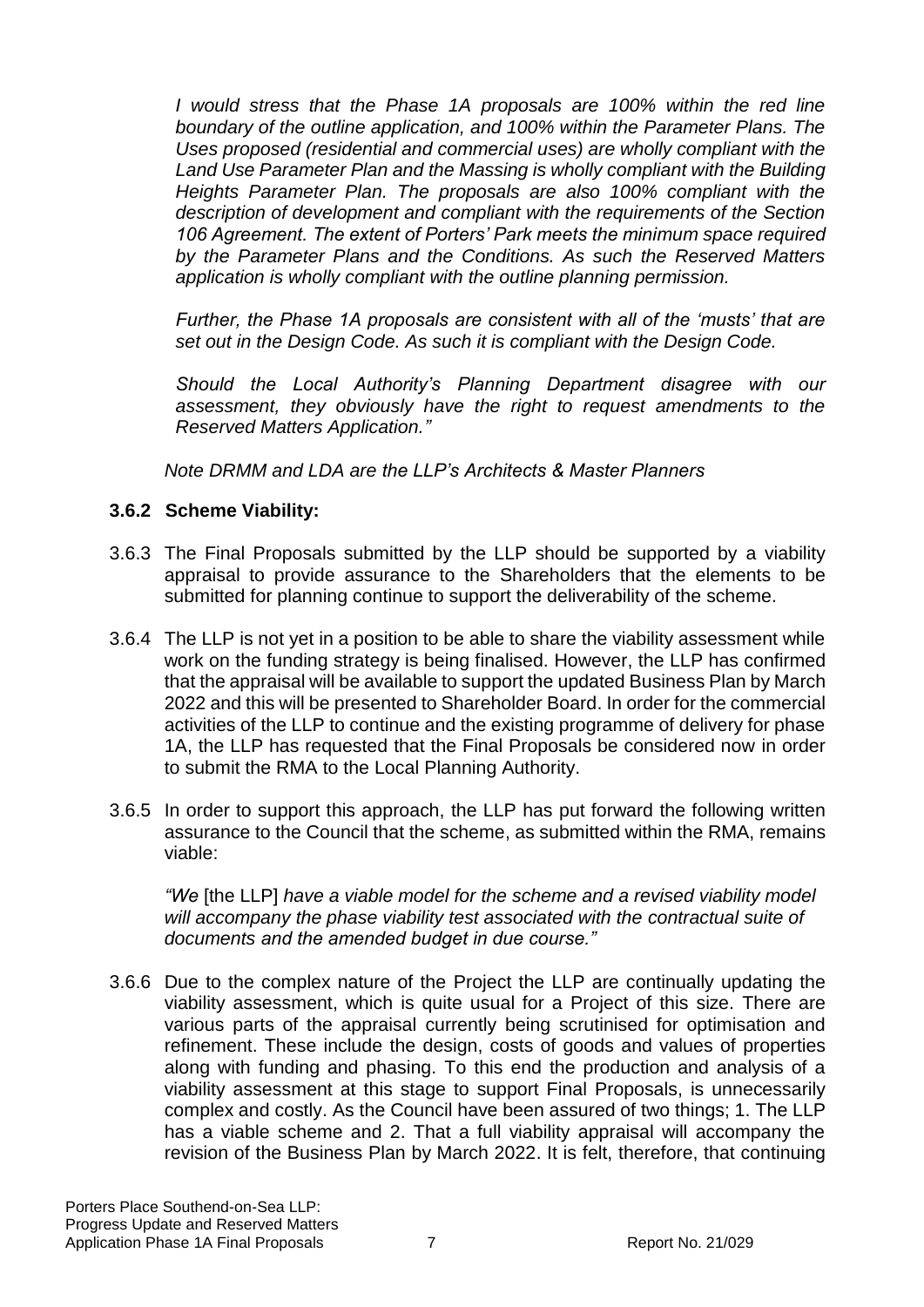with these assurances, in the spirit of the partnership, is the appropriate way forward.

- 3.6.7 Should the new appraisal prove not to be viable, the LLP will be required to cease work on this RMA whether it has been granted planning consent or not. This is therefore proposed as a pragmatic way forward which manages the risk.
- 3.6.8 The Final Proposals information submitted by the LLP, along with this proposed approach, have been supplied to the Council's lead advisors 31ten Consulting who have provided the following comments:

*"The Final Proposals process has been discussed, defined and agreed with the LLP through the previous submission in June 2020. This process agreed that the LLP would submit a summary of the upcoming planning submission in the form of plans, a narrative and supporting financial viability appraisal.*

*The submission received in November 2021 provides summary plans but has not been supported by the associated narrative and financial viability appraisal. The Council team has worked hard to provide narrative support to the submission and has received appropriate assurance from Barton Wilmore that the upcoming submission meets requirements in terms of the objectives and design code.*

*Whilst this does support the potential approval of the Final Proposals submission, it is not possible for the Council, or by extension 31ten, to review appropriate evidence of the financial viability of the scheme. This places the Council in a position where it is unable to demonstrate whether the objectives have been met in relation to the deliverability of the scheme.*

*The LLP has submitted a statement supporting the viability of the scheme, and whilst this does not provide appropriate verifiable evidence it does provide some assurance of the scheme's viability.*

*The Council has laid out its options at section 4. As referred to in this section the Council is in the position that were it to decide to not review the Final Proposals at this time, from a financial perspective it could decline and insist on the provision of a financial viability appraisal to demonstrate the deliverability of the scheme.*

*However, if the Council wishes to support the delivery of the scheme to timetable the recommended course of action would seem appropriate provided the Council utilises this control effectively and ensures that the LLP submits the appraisal on time and in complete form to support the viability position."*

3.7 The following comments have been provided by the Council's legal advisors Sharpe Pritchard;

*The Final Proposals process is designed to provide the Council with an opportunity to review and comment upon planning applications ahead of their submission. Each LLP business plan has built in it the right for the two LLP members/shareholders to review and comment on Final Proposals ahead of their submission to planning to ensure that the minimum requirements and objectives contained within the agreed business plan are being met.*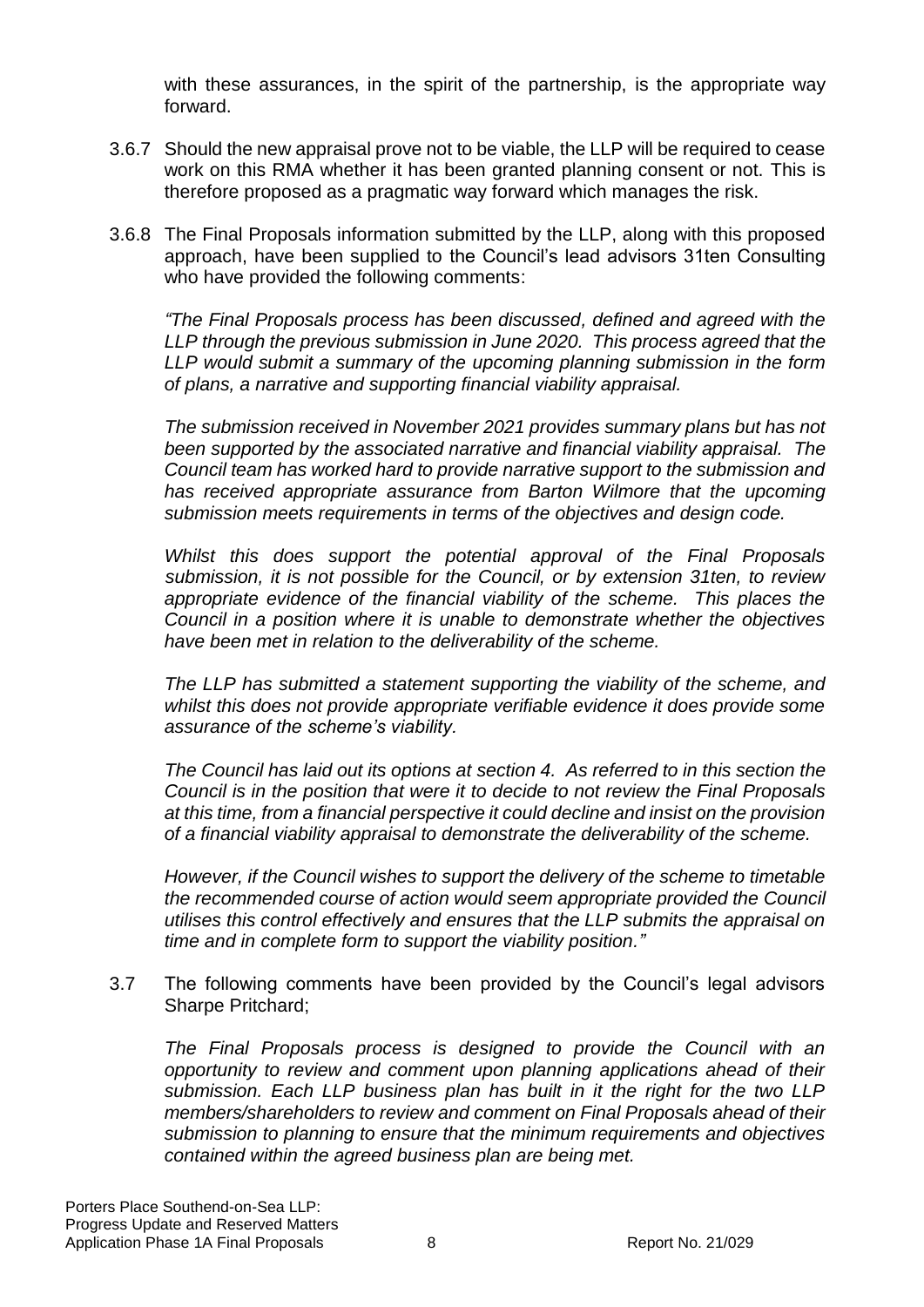*The Final Proposals submitted by the LLP that are the subject of this report does not contain a financial viability appraisal, nor any supporting narrative, so there is uncertainty at this stage that the scheme does indeed remain financially viable and therefore remain consistent with the current LLP business plan. As highlighted in the Scheme Viability section above, we consider that there are two potential courses of action available to the Council: (i) halt the review of the Final Proposals submission and await the required financial viability appraisal before progressing to planning; or (ii) review the Final Proposals submission and acknowledge that the minimum requirements and objectives contained in the business plan are being met based on the LLP's assurance in the LLP's supporting statement. As a new LLP business plan will be required for approval by in March 2022, the Council will have a further opportunity to assess financial viability. If, at this stage, the LLP cannot provide sufficient comfort to the Council that the scheme is financially viable, it will have the ability to withhold its approval of the new business plan. If this occurs, the legal position under the LLP partnership agreement is that existing business plan will continue, but the LLP will not be able to continue with it as it will require changes to reflect the change in viability. Any such changes, being material by their very nature, will require the approval of the Council. Pursuing the second of these two options therefore does not result in the Council relinquishing its control over this fundamental financial viability requirement."*

- 3.8 In conclusion, with the commentary before us and the statements from our advisors it is felt that in the spirit of partnership, that to continue with the recommendation of supporting these Final Proposals would seem to promote a pragmatic approach, which, in turn balances risk and reward and enables the project to continue at pace maintaining the financial integrity of the scheme and allowing future phases to be developed.
- 3.8.1 When preparing this report the following recommendation from the recent audit investigation has been taken into account;

*Appoint a member of the project team to specifically oversee the reporting process to challenge and /or confirm the continuity of detailed narrative between reports and the reporting of changes made*.

3.9 As the audit report was finally signed off at Full Council recently the project team are in discussions to find a suitable Critical Friend to carry out the recommendation above. In the interim the Head of Audit was asked to review this paper for transparency and clarity before presentation and the feedback has been addressed.

## **4 Other Options**

- 4.1 If the Council decided not to approve the Final Proposals submission at this time it would mean that the RMA could not be submitted in December 2021.
- 4.2 If the LLP were unable to submit the RMA in December this would have a negative impact on the delivery of the Project by delaying the delivery of homes, adding to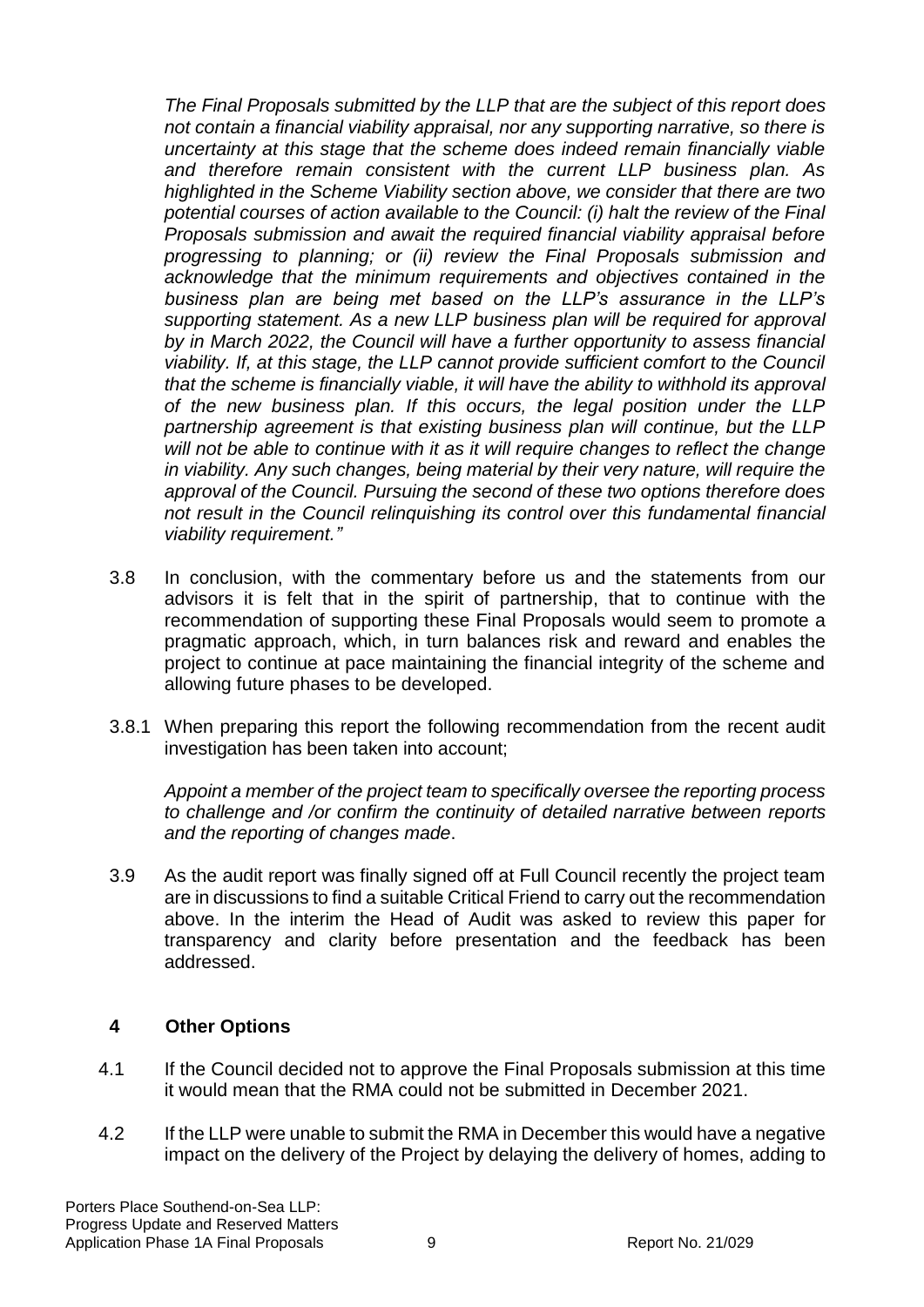the cost of the entire delivery and in turn would affect the overall viability of the Project.

4.3 This would jeopardise the £15m HIF funding from Homes England which has a deadline for spend in 2023. Therefore delays resulting from not approving the Final Proposals could result in non-expenditure by the deadline and therefore a gap in project funding. Not approving the Final Proposals could also jeopardise the £4.2m SELEP funding which has a deadline for spend in September 2022.

## **5 Reasons for Recommendations**

- 5.1 Supporting the recommendation is required for the continued delivery of the Better Queensway scheme. In particular this set of Final Proposals relating to phase 1A, will deliver the much needed new housing, public realm and community facilities which sit at the heart of the Project. This phase which will see a significant investment into the town and will deliver first phase of housing which will allow demolition of the first tower block, by providing social Housing and other tenures and this will set the pattern of delivery for the rest of the scheme. It is essential that as an equal Shareholder of the LLP, the Council acts with due consideration to the contracts entered into in April 2019 and to therefore act expeditiously and commercially to enable the scheme to be delivered with its partner Swan Housing Association by the LLP.
- 5.2 A review of the Final Proposals by Officers and Advisors has been undertaken during the preparation of the RMA. Assurances from our financial and legal advisors support an approach where the Council reviews the Final Proposals and recognises that the RMA will proceed into planning, but in the knowledge that it has the ability to assess financial viability in March 2022 when the amended Business Plan is presented for approval along with the new budget and viability assessment.
- 5.3 Should the new appraisal prove not to be viable, the LLP will be required to cease work on this RMA whether planning permission has been granted or not. The Business Plan is required to be submitted and approved by March 2022, as such the updated viability appraisal will need to be submitted by this time.

## **6 Corporate Implications**

## **6.1 Contribution to the Southend 2050 roadmap and outcomes:**

- 6.1.1 The delivery of Better Queensway is a specific outcome identified in the Opportunity and Prosperity theme and is reflected in a number of milestones on the roadmap. The first of these has already been met in the signing of the legal agreements. The Project contributes towards a number of the Southend 2050 outcomes:
- 6.1.2 **By 2050 Southenders are fiercely proud of, and go out of their way, to champion what our city has to offer.** A regenerated Better Queensway at the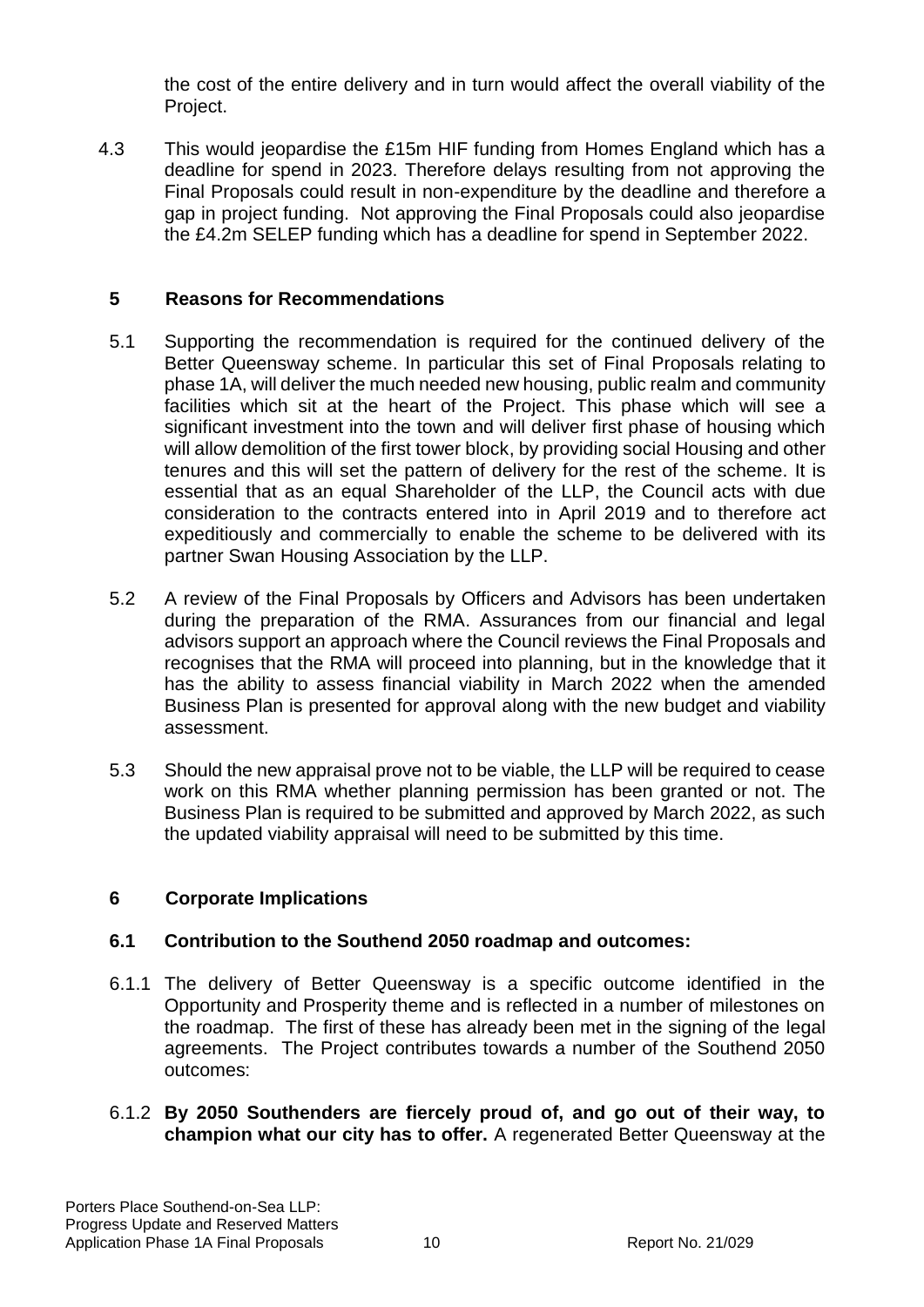heart of the City with a high quality new development with large new parks and clean and inviting streets will achieve this.

- 6.1.3 **By 2050 We are well on our way to ensuring that everyone has a home that meets their needs.** Queensway is centred on delivering more and better quality homes. The agreement in principle to deliver a greater percentage of affordable rented homes within the overall scheme while being financially viable further contributes towards this outcome.
- 6.1.4 **By 2050 Southend on Sea is a successful City and we share our prosperity amongst all of our people.** Better Queensway will have been delivered and it is an integral part of a thriving town centre providing a mix of affordable and private sale homes, jobs and aspirational places to live and play for all sections of Southend's community.
- 6.1.5 **By 2050 people can easily get in, out and around our borough and we have a world class digital infrastructure.** Better Queensway will have improved connectivity with a new Queensway boulevard that reconnects the town centre to the rest of the town, new cycle and pedestrian routes and a variety of digital improvements.
- 6.1.6 **By 2050 people in Southend feel safe in all aspects of their lives and are well enough to live fulfilling lives.** Better Queensway will have a new green neighbourhood with a variety of homes which have been designed with safety at its heart. It has overlooked streets and active new parks as well as improved connectivity between the town centre and North Eastern Southend.
- 6.1.7 **By 2050 we will have a thriving, active and involved community that feel invested in our city.** The new neighbourhood will have residents at its heart. Swan will be running a new community concierge service overseeing and managing active parks and open spaces with a range of activities funded by the Better Queensway community fund.

## **6.2 Financial Implications**

- 6.2.1 At this stage of the process the current Business Plan is under revision to take account of the next stage of work activities. This will include a new budget and financial appraisal that consider these activities and demonstrate a viable scheme.
- 6.2.2 Following the submission and determination of the RMA for the scheme to progress to "Start on Site" the LLP will require the land is transferred to them by way of the grant of a long lease and subject to the other requirements of the contractual suite of documents to enable commencement of works. In the event the Council grants a long lease to the LLP it will need to ensure it complies with its statutory obligations under s123 LGA 1972 as this will amount to a disposal. As part of satisfying the requirements of the Councils contractual obligations for any land transfer, the LLP will need to run the appropriate viability appraisals and provide these to the local authority (as landowner). These appraisals will then be checked both internally and externally by our financial advisors. Once confirmed as viable this will support the s123 certification.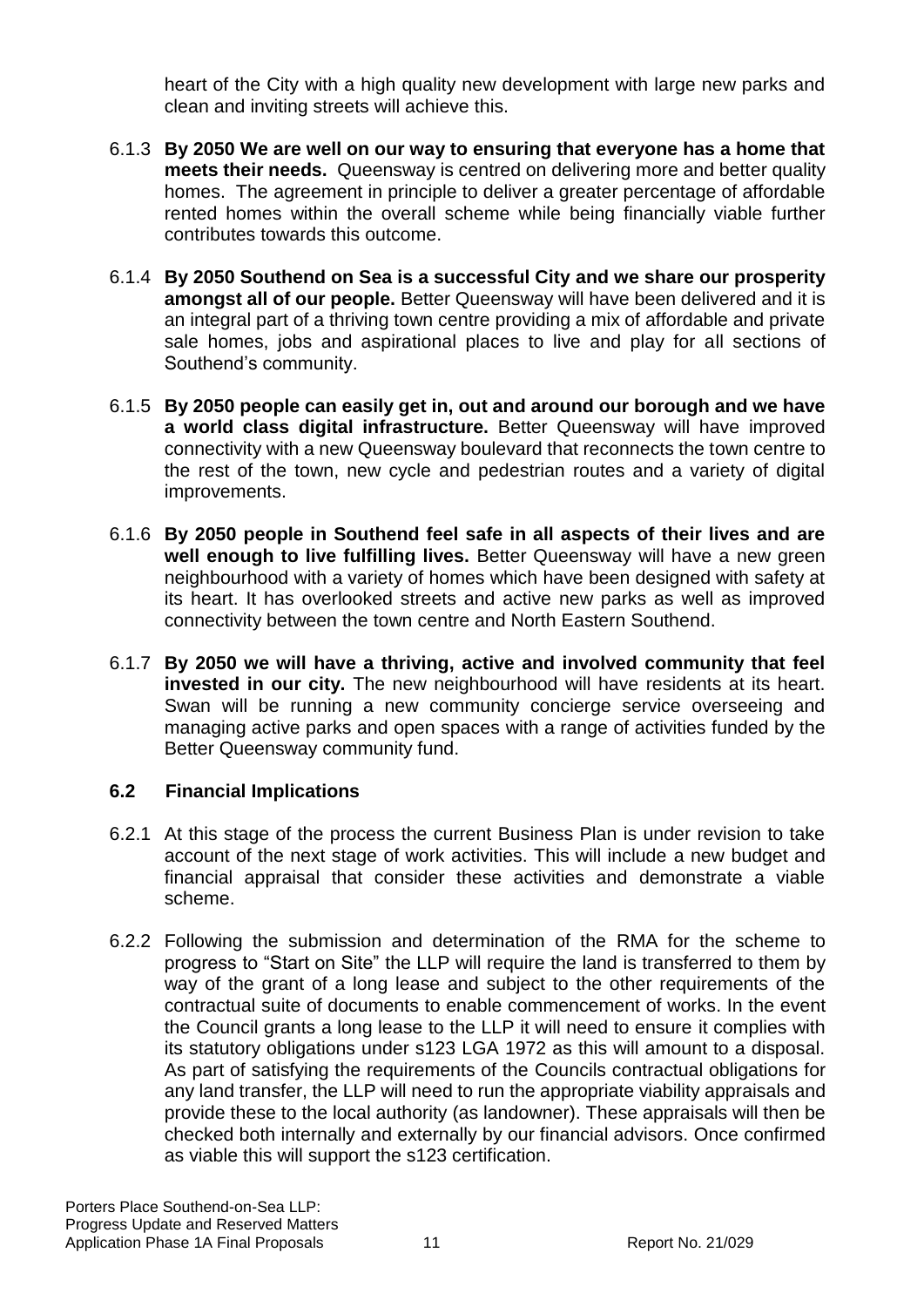6.2.3 The budget extension is not an additional financial ask and therefore has no negative implications.

## **6.3 Legal Implications**

- 6.3.1 Delegations were exercised in line with decisions taken February 2019
- 6.3.2 The Councils external legal advisors have provided assurance as part 3.7 above.

## **6.4 People Implications**

- 6.4.1 In accordance with the Cabinet report of February 2019 three senior officers have been appointed to the LLP board.
- 6.4.2 While the LLP is responsible for delivery of the Project, the Project continues to be appropriately supported by a number of Council officers as technical experts in fulfilling Council responsibilities and in supporting the work of the LLP, and on the Partnership Board which oversees the Council's work in regard to the Project. Following Cabinet approval in September 2020 the budget has been approved and additional resource in some teams has been agreed to ensure that other Council priorities are also met and outcomes delivered.
- 6.4.3 The Council continues to retain and utilise its procured specialist advisors alongside officers.

## **6.5 Property Implications**

6.5.1 The property implications are in line with those set out in the February 2019 Cabinet Report.

## **6.6 Consultation**

- 6.6.1 Two rounds of public consultation and engagement were undertaken by the LLP to inform the first set of Final Proposals in June 2020. This consultation included specific sessions for Councillors, residents and businesses as well as opportunities for wider public response.
- 6.6.2 This consultation was fed into the planning application submission and was 'subsequently considered by the LPA in determining the application. This documentation can be seen by the link contained at the section 7 'Background papers'.
- 6.6.3 The RMA will be consulted on as part of planning process by the LPA.

## **6.7 Equalities and Diversity Implications**

6.7.1 The Council has undertaken an Equalities Analysis in regards to the Project and this will be kept under review in regards to the evolution of the Project.